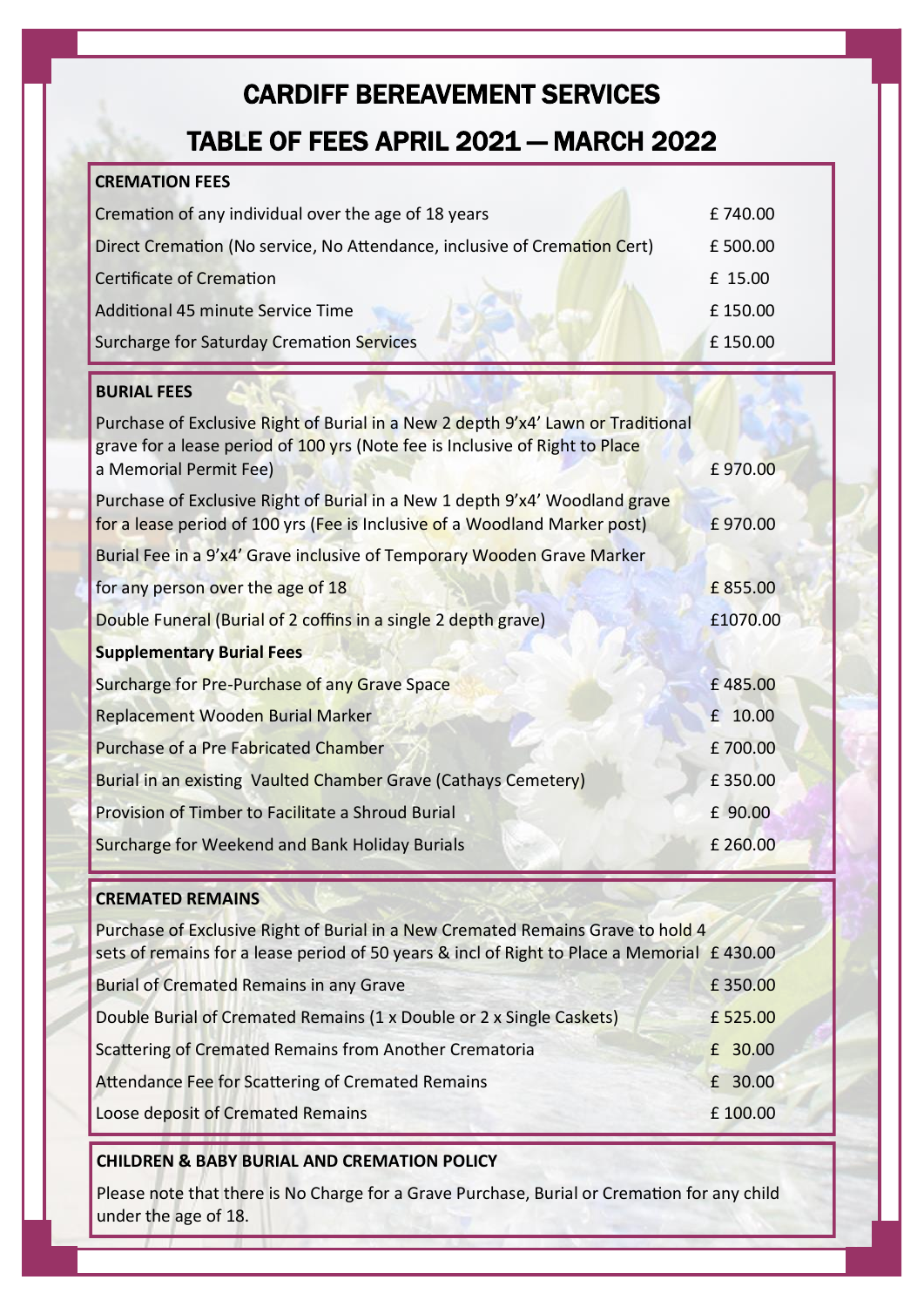# CARDIFF BEREAVEMENT SERVICES TABLE OF FEES APRIL 2021 — MARCH 2022

### **AUDIO VISUAL FEES**

| Live Webcast of a Burial, Cremation or Memorial Service               | £ 50.00              |
|-----------------------------------------------------------------------|----------------------|
| Personal Digital Recording of a Burial, Cremation or Memorial Service | £ 50.00              |
| Personal Digital copy of Visual Tribute                               | £ 30.00              |
| Personal Digital Recording of a Burial, Cremation or Memorial Service |                      |
| Including Personal Digital copy of Visual Tribute                     | £ 70.00              |
| <b>Visual Tributes</b>                                                |                      |
| Display of Digital Images during Service (1 to 15 images)             | £ 45.00              |
| Display of Digital Images during Service (16 to 25 images)            | £ 55.00              |
| Display of Digital Images during Service (26 to 50 images)            | £ 80.00              |
| Display of Digital Images during Service (Per photo after 50 images)  | 5.00<br>f            |
| Display of Digital Video Image during Service (Price is per minute)   | 9.00<br>$\mathbf{f}$ |

#### **SUNDRY FEES**

| Hire of either Chapel at Thornhill for Burial or Memorial Service | £300.00 |
|-------------------------------------------------------------------|---------|
| Hire of Chapel at Cathays Cemetery for Burial or Memorial Service | £175.00 |
| Test Dig to Establish Grave Depth (where no depth is recorded)    | £430.00 |
| <b>Certified Extract from the Registers</b>                       | £ 15.00 |
| Assignment of Exclusive Right of Burial to another Person         | £105.00 |
| <b>Woodland Grave Marker Replacement Post</b>                     | £ 60.00 |
| Woodland Grave Marker Replacement Inscribed Disc                  | £ 50.00 |
| Storage of Coffin ahead of a Funeral Service                      | £ 75.00 |
| <b>Cancellation of Cremation Fee</b>                              | £740.00 |

| <b>URNS &amp; CONTAINERS</b>                               |          |
|------------------------------------------------------------|----------|
| <b>Small Wooden Casket</b>                                 | £ 25.00  |
| Large Wooden Casket                                        | £ 50.00  |
| Double Wooden Casket                                       | £100.00  |
| <b>Scatter Tube (Various Designs)</b>                      | £ 15.00  |
| <b>EXHUMATION FEES</b>                                     |          |
| Full Body Exhumation (not inclusive of replacement coffin) | £1500.00 |

Exhumation of Cremated Remains (not inclusive of replacement casket) E 380.00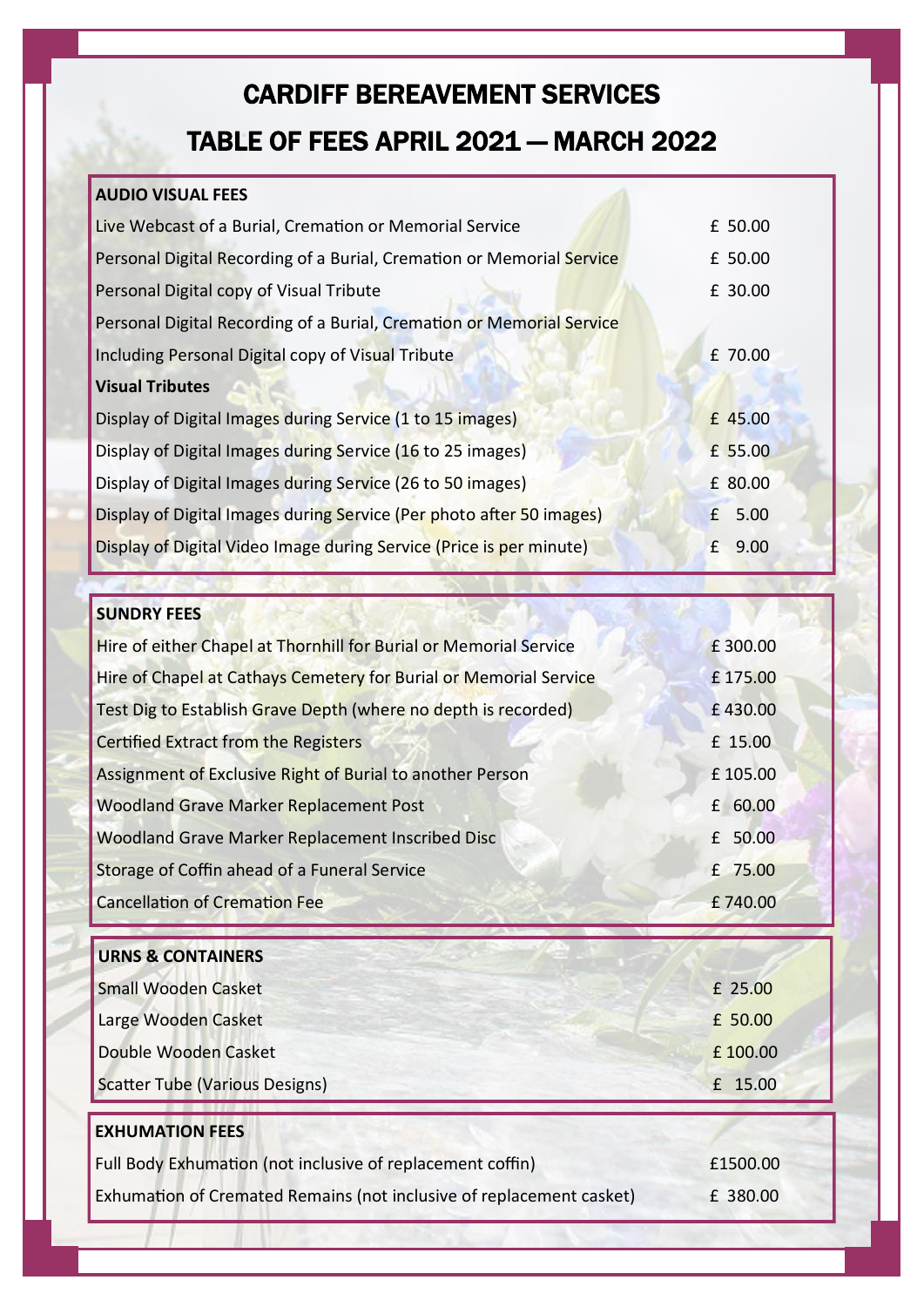## CARDIFF BEREAVEMENT SERVICES

### MEMORIALISATION FEES APRIL 2021 — MARCH 2022

#### **MEMORIAL PERMIT FEES**

| Permit Fee to carry out any New or Additional Memorial Works at any site<br>(Note that this fee is included in all new grave purchases) | £100.00 |
|-----------------------------------------------------------------------------------------------------------------------------------------|---------|
| Permit Fee for a Wooden Cross                                                                                                           | £ 17.00 |
| <b>Wooden Cross</b>                                                                                                                     |         |
| Purchase of a wooden cross                                                                                                              | £ 55.00 |
| <b>Baby and Infant Memorials</b>                                                                                                        |         |
| Purchase of a Baby Memorial Headstone                                                                                                   | £380.00 |
| Purchase of a Baby Memorial Headstone (Heart Shaped)                                                                                    | £540.00 |

#### **MEMORIAL PLAQUES**

| Barbican Plaque leased for a period of 10 years                     | £300.00  |
|---------------------------------------------------------------------|----------|
| Reservation of a blank Barbican plaque space for up to 10 years     | £150.00  |
| Memorial Kerb Granite Plaques leased for a period of 10 years       | £340.00  |
| Reservation of a Kerb Granite Plaque Space for a period of 10 years | £ 200.00 |
| Provision of a Replacement Granite Plaque                           | £140.00  |
| Memorial Kerb Granite Plaque renewal fee for a further 10 years     | £ 200.00 |
| Addition of a Photo Plaque on a Kerb Plaque                         | £ 70.00  |
| Bespoke design on a Plaque                                          | £ P.O.A. |
| Refurbishment of an existing Bronze Memorial Plaque                 | £ 90.00  |
| Bronze Memorial Plaque (Sections XA & K Thornhill)                  | £360.00  |

| <b>MEMORIAL TREES</b>                                     |         |
|-----------------------------------------------------------|---------|
| <b>Living Tree Scheme</b>                                 |         |
| Living Tree Dedication with 10 year lease and Plaque      | £560.00 |
| Additional lease period (Cost is per year)                | £ 50.00 |
| Additional or replacement plaque                          | £160.00 |
| <b>Granite Memorial Tree Leaf Scheme</b>                  |         |
| Granite Leaf on the Willow Tree for a period of 5 years   | £125.00 |
| Granite Leaf on the Mulberry Tree for a period of 5 years | £150.00 |
|                                                           |         |